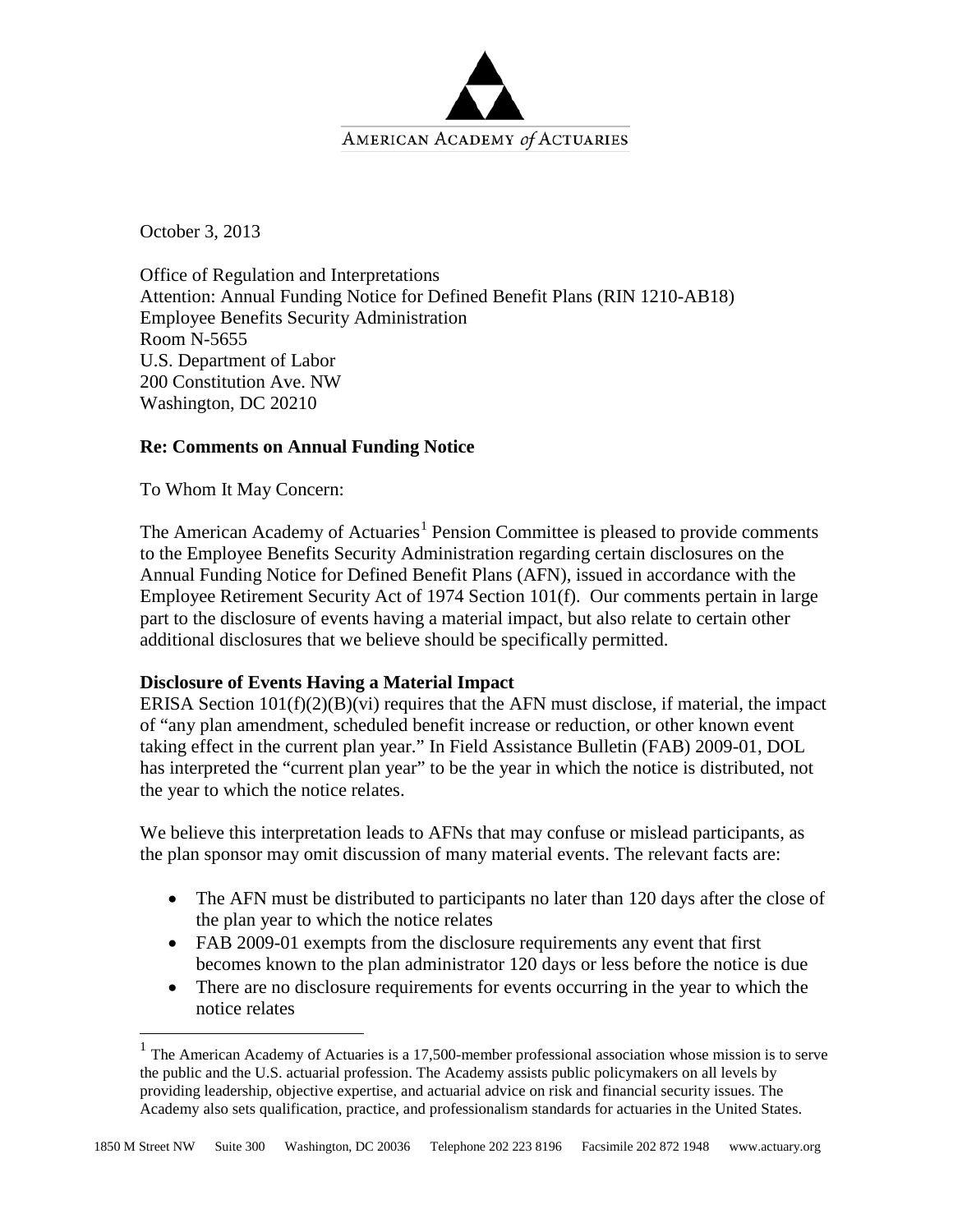The following examples show how the rules above miss many events:

*Example 1*: A plan sponsor decides in July 2013 to amend the plan in September 2013 to provide additional past service credits to all active employees. The amendment increases the plan's liabilities by 10 percent. The event is not disclosed on the 2012 AFN, distributed by April 30, 2013, because it was not known to the plan administrator by the time the AFN was distributed. The event is also not disclosed on the 2013 AFN, distributed by April 30, 2014, because it is not a current plan year event for this purpose. However, the 10 percent increase in liabilities may be reflected in the 2013 beginning-of-year liabilities (if an IRC Section 412(d)(2) election was made) and will be reflected in the 2013 estimated end-of-year liability.

*Example 2*: A plan sponsor undertakes an asset sale in March 2014, and all active participants are deemed to have terminated. The plan offers a lump sum to deferred vested participants, and many of the newly terminated participants elect to take the single payment, reducing the plan's assets and liabilities by substantially more than 5 percent. The event is not disclosed on the 2013 AFN, because it was not known to the plan administrator more than 120 days before the AFN was due on April 30, 2014. The event is also not disclosed on the 2014 AFN because it is not a current plan year event for this purpose.

Under the FAB's interpretation of "current plan year," the only events that must be disclosed as material are those that are known to the plan administrator prior to the end of the plan year to which the notice relates, but that take effect in the plan year in which the notice is distributed. (For example, a January 1, 2014 amendment that was adopted in 2013 would be disclosed on the 2013 AFN.) Although this interpretation captures some plan amendments or other events already scheduled to take effect in the plan year in which the notice is distributed, it misses all other events occurring during the plan year. While other ERISA notification requirements, such as a Summary of Material Modifications or ERISA Section 204(h) notice, may provide some participants with information regarding the occurrence of the event, none of the other ERISA notices require a quantification of the financial impact of the event.

## **Projection to Year-End is not Meaningful**

The statute also requires a projection to year-end of the impact of any disclosed events. This does not provide useful information to participants if the "current plan year" is defined as the year following the notice year, due to the following:

- The event's estimated impact is projected two years past the date at which the comparable liabilities – that is, the liabilities measured using the same actuarial basis – are disclosed
- The event's estimated impact is projected a full year past the latest date of any other liabilities on the AFN
- The event's estimated impact cannot be compared to the latest liabilities because they are calculated on different actuarial bases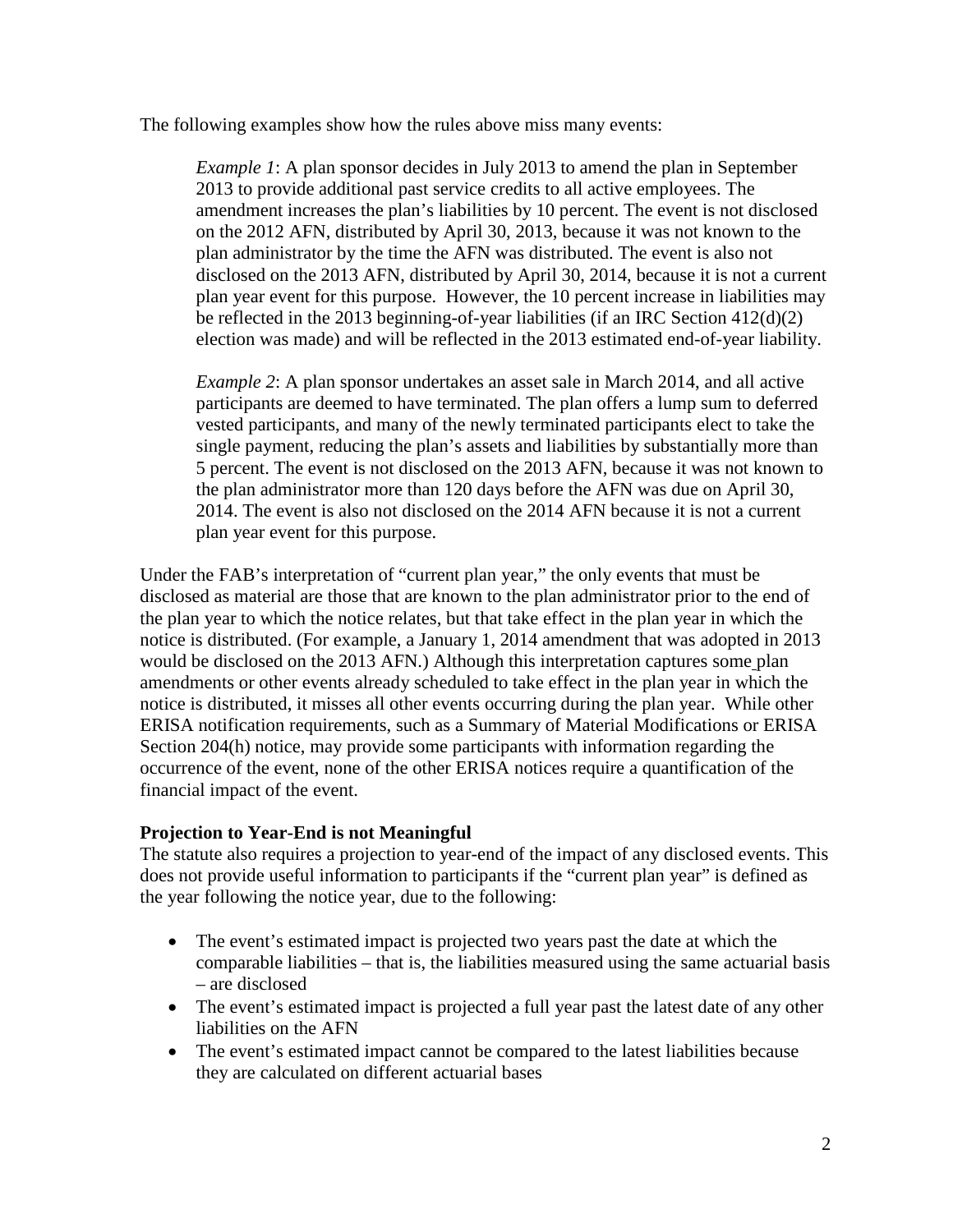*Example 3.* Consider the following information:

| Funding target at $1/1/2013$                                               | \$100 |
|----------------------------------------------------------------------------|-------|
| Target normal cost at 1/1/2013                                             | 20    |
| Increase in liabilities at $12/31/2013$ due to $8/1/2013$ amendment (using |       |
| funding assumptions)                                                       | 10    |
| Projected liabilities at 12/31/2013 using funding assumptions              | 135   |
| Projected liabilities at 12/31/2013 using statutory assumptions            | 147   |
| Projected increase in liabilities at 12/31/2014 due to 2/1/2014            |       |
| amendment using 2013 funding assumptions                                   |       |

The 2013 AFN will show the following numbers:

| Funding target at $1/1/2013$ :     | \$100 |
|------------------------------------|-------|
| Estimated liability at 12/31/2013: | \$147 |

Plan participants have no way to meaningfully compare these results. The difference between the 1/1/2013 and 12/31/2013 liabilities is attributable to the normal cost, interest, benefit payments, the August amendment and the change in actuarial basis – none of which are quantified on the AFN. The AFN will include a paragraph explaining the February 2014 amendment and will disclose the \$8 impact, but participants also have no way to meaningfully compare this result to either of the two disclosed liabilities.

## **Recommendations**

ERISA 101(f) requires disclosure in the case of an event, "taking effect in the current plan year and having a material effect on plan liabilities or assets for the year (as defined in regulations by the Secretary), an explanation of the […] event […] and a projection to the end of such plan year of the effect" of the event. The term "current year" appears nowhere else in the statute. As noted, we believe the interpretation of this term as the year following the notice year leads to disclosures that are not helpful and may even be misleading to participants. Therefore, we respectfully suggest that the Department of Labor amend its interpretation of "current plan year" to mean the year to which the AFN relates.

Further, we suggest that a material event's impact be disclosed using the same basis as the estimated year-end liabilities. Under this interpretation:

*Example 4*. A plan is amended in August 2013. The amendment is disclosed on the 2013 AFN, distributed to participants by April 30, 2014. The 2013 AFN includes the plan's liabilities at January 1, 2013, calculated using the actuarial basis for the 2013 funding valuation, and also estimated liabilities at December 31, 2013 using the statutorily required basis. The AFN also includes the estimated impact of the August 2013 amendment projected to December 31, 2013, using the statutorily required basis for year-end liabilities. Participants can therefore compare the impact of the amendment to the estimated year-end liabilities.

Since the guidance regarding the interpretation of "current plan year" was released in a